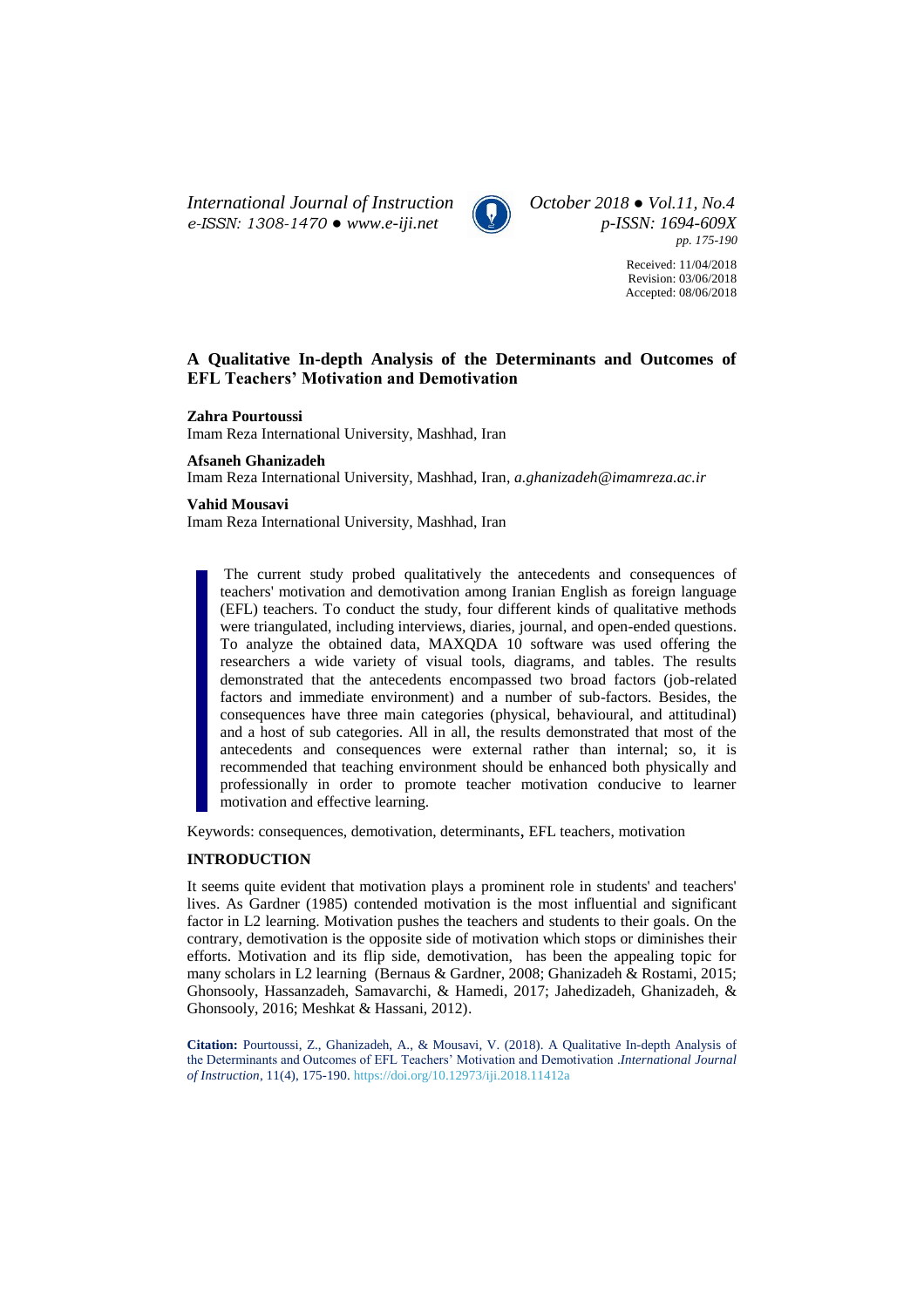Some studies (e.g., Fernet et al., 2008; Royaei & Ghanizadeh, 2016) indicated that teacher motivation can be studied from two social cognitive theories of motivation including self-efficacy (Bandura, 1977) and internal-external locus of control (Rotter, 1966).

Also, some scholars develop the idea that motivation embraces 3 types of motivation including intrinsic motivation, extrinsic motivation, and amotivation, which are characterized by different levels of SDT (self-determination theory) (Fernet, Senécal, Guay, Marsh, & Dowson, 2008). These three types of regulation differ in the selfdetermination side from lower to higher levels of self-determination. While the first type of regulation refers to obtaining or avoiding an activity, the second type corresponds to internalizing an external demand. Finally, the last type refers to a particular concept meaning that the person is not motivated intrinsically or extrinsically (Vallerand, 1997).

Dörnyei (2005) reported when we view motivation as a dynamic, continuously evolving out of variety of internal and external forces, it leads to the internal monitoring, filtering, and processing mechanisms that learners utilize in this dynamic process. This process in turn will have an important role in shaping the motivational outcome.

In the domain of teaching, some factors can influence motivation including job dissatisfaction, stress, and burnout. These factors can affect motivation in a negative manner according to Sternberg and Dai ( 2004). In a research done by Fattash (2013), four demotivating factors were investigated among university teachers including extrinsic factors, student factors, administrative factors, and department factors.

The next issue which we discuss here is demotivation. As Dornyei (2001) defined, demotivation is ''specific external force that reduces or diminishes the motivational basis of a behavioural intention or an ongoing action" (p. 143). Also, it is notable to mention that demotivation can also be both external and internal. A study in a foreign language context revealed that demotivated people do not have any sense of motivation in the task once they were interested in; therefore, these kind of people are not willing to follow the activities once they start them (Yan, 2009).

Moreover, another study indicated that educators can hardly have any control over demotivation because of its origin from attitudinal influence (Dörnyei & Ushioda, 2011). Also some scholars indicated specific results of motivation or demotivation. Dörnyei (2005) reported that teacher motivation can influence student motivation and learning achievement; moreover, a healthy and productive learning environment for their students, work environment for their colleagues, and career for themselves is for teachers to keep motivation.

Teachers seek for autonomy and a suitable situation to practice their competence in the classroom, but when they cannot reach such a goal, negative feelings can occur including devaluation and isolation leading to job dissatisfaction and demotivation (Falout, 2010). A recent qualitative study done by a Turkish researcher showed that demotivating factors in the English as a foreign language contexts are teaching profession, curriculum, conditions with regard to physical and working aspects, and nearly all the people who are involved in the teachers' everyday interaction including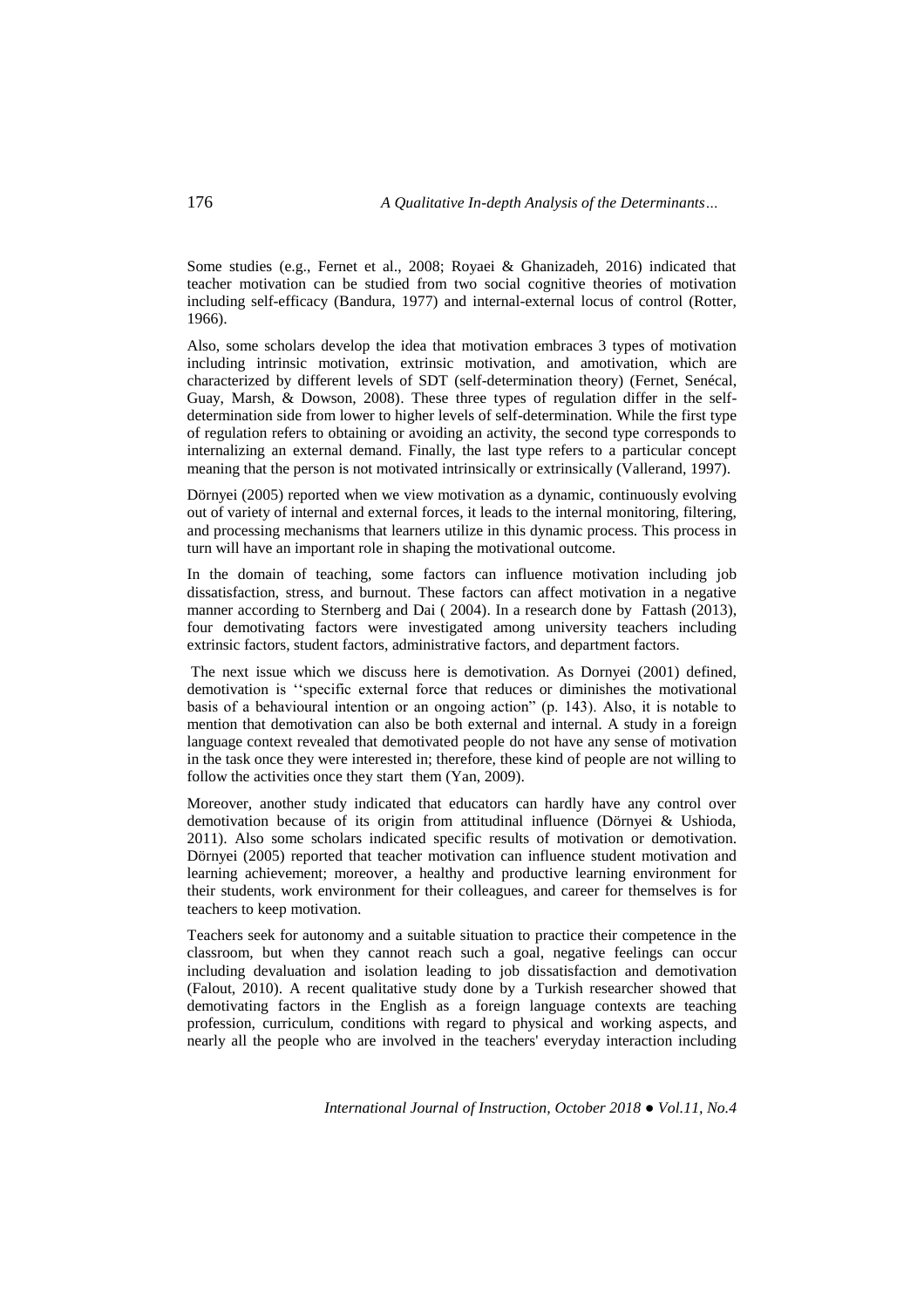colleagues, students, administrators, and students' parents (Aydin, 2012). A similar study by Arai (2004) revealed that demotivating reasons for Japanese teachers were detected as four main categories including teachers' behaviour, monotonous classes, class atmospheres, and others.

#### **Purpose of the study**

Researchers have quite recently started to investigate teachers' motivation within Iranian context (Ghanizadeh & Erfanian, 2017). Although learner motivation has been studied, less attention has been paid motivating and demotivating factors for teachers in a single study. The objective of this research is to elucidate the determinants and consequences of Iranian EFL teachers' motivation and demotivation qualitatively. As English teachers play a significant role in the life of the language learners and the potential future language users, English teachers' role may be one of the concerns of the educational system. Due to this reason, they are faced with various issues in language schools and institutes where huge numbers of teachers are recruited. While they are teaching English language in their classes; they encounter various intricacies such as dealing with versatile linguistic and cultural difficulties as well as different kinds of organizational behaviour that teachers experience including their motivation and demotivation which may not be considered.

The current research focused on different decisive factors and elements which shape EFL teachers' motivation and demotivation as well as the effects of EFL teachers' motivation and demotivation on different aspects of their performance. To do so, a qualitative research addressing the following research questions was designed:

- 1) What are the antecedents of EFL teachers' motivation?
- 2) What are the antecedents of EFL teachers' demotivation?
- 3) What are the consequences of EFL teachers' motivation?
- 4) What are the consequences of EFL teachers' demotivation?

## **METHOD**

# **Participants**

The study included 3 phases. In the first part of the research, 16 teachers were asked to complete two open-ended questions. In the second phase, 10 teachers who were Bachelor of Arts (B.A.) graduates or Master of Arts (M.A.) students of TEFL (Teaching English as a Foreign Language) at Imam Reza International University participated in the interview. In the third phase, the researcher kept writing her journal and 2 other teachers wrote their diaries while they taught English in the classes.

### **Instrumentation**

Owing to the fact that this research had an exploratory nature, a triangulated qualitative method was applied in order to take the advantage of more valid findings which can cyclically check each other.

# *Open ended questions*

Two open ended questions were designed and distributed among teachers in an English institute in Mashhad and online in telegram groups which is a social networking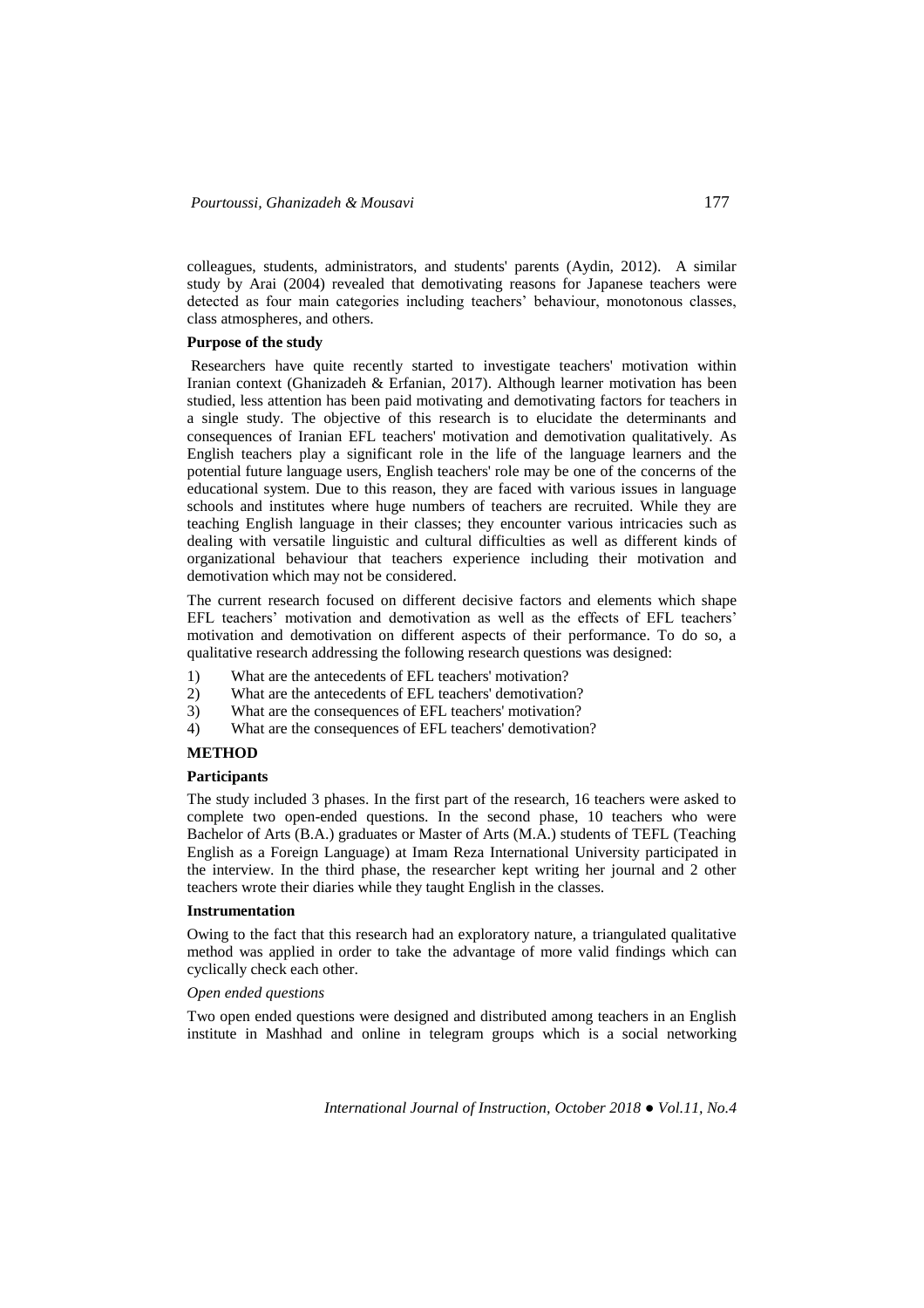application. The members of the group were teachers from all over Iran especially Mashhad and Tehran. So 16 participants completed the open ended questions and wrote about the causes and consequences of their motivation and demotivation in their classes. *Interview*

The interviews were designed by the researchers as semi-structured interviews and performed in single sessions. Each of them lasted about 15 minutes. Before the interview, the researcher made them familiar with the topic and some technical terms which could be used in the session.

The respondents of the interview asked to express their ideas, feelings, and emotions. Although they were assured about the confidentiality of the research, some of the teachers who completed the open ended questions ignored to participate in the interview. Nine teachers participated in the interview. The researcher recorded their voices, and sent them back to the participants for further elaboration and correction if needed. All the voices were recorded, transcribed, and finally translated into English. The interviews started on  $29<sup>th</sup>$  of October 2017 and ended on  $23<sup>rd</sup>$  of November 2017. Table 1 indicates the participants' background information.

#### Table1

Background Information of the Interviewees

| Number | Age | Gender | Years of experience | Degree       |
|--------|-----|--------|---------------------|--------------|
|        | 24  | Female |                     | B.A. in TEFL |
|        | 30  | Female | 4                   | B.A. in TEFL |
|        | 23  | Female |                     | M.A.in TEFL  |
|        | 23  | Female | Roughly 1           | B.A. in TEFL |
|        | 31  | Female |                     | B.A. in TEFL |
| 6      | 22  | Female |                     | B.A. in TEFL |
|        | 24  | Female | Roughly 1           | B.A. in TEFL |
|        | 22  | Female |                     | B.A. in TEFL |
|        | 22  | Female |                     | M.A.in TEFL  |

### *Diaries and Journal*

The researcher asked two participants to write their professional diaries, and their reflecting ideas on motivating and demotivating factors they encountered in their class in intervals as two sessions in a week.

Two teachers wrote down what they felt, both motivation and demotivation cases while they taught during their classes. Also, the researcher kept writing her journal during various sessions. In Table 2, the information of the teachers who wrote their diaries is shown.

Table 2

Background Information of the Diary and Journal Participants

| Daving come information of the Diar , who counter I arrivipanto |     |               |                     |                             |  |  |
|-----------------------------------------------------------------|-----|---------------|---------------------|-----------------------------|--|--|
| Number                                                          | Age | Gender        | Years of experience | degree                      |  |  |
|                                                                 |     | Female        |                     | M.A. in TEFL                |  |  |
|                                                                 |     | Female        |                     | M.A. in Translation studies |  |  |
|                                                                 |     | <b>Female</b> |                     | M.A. in TEFL                |  |  |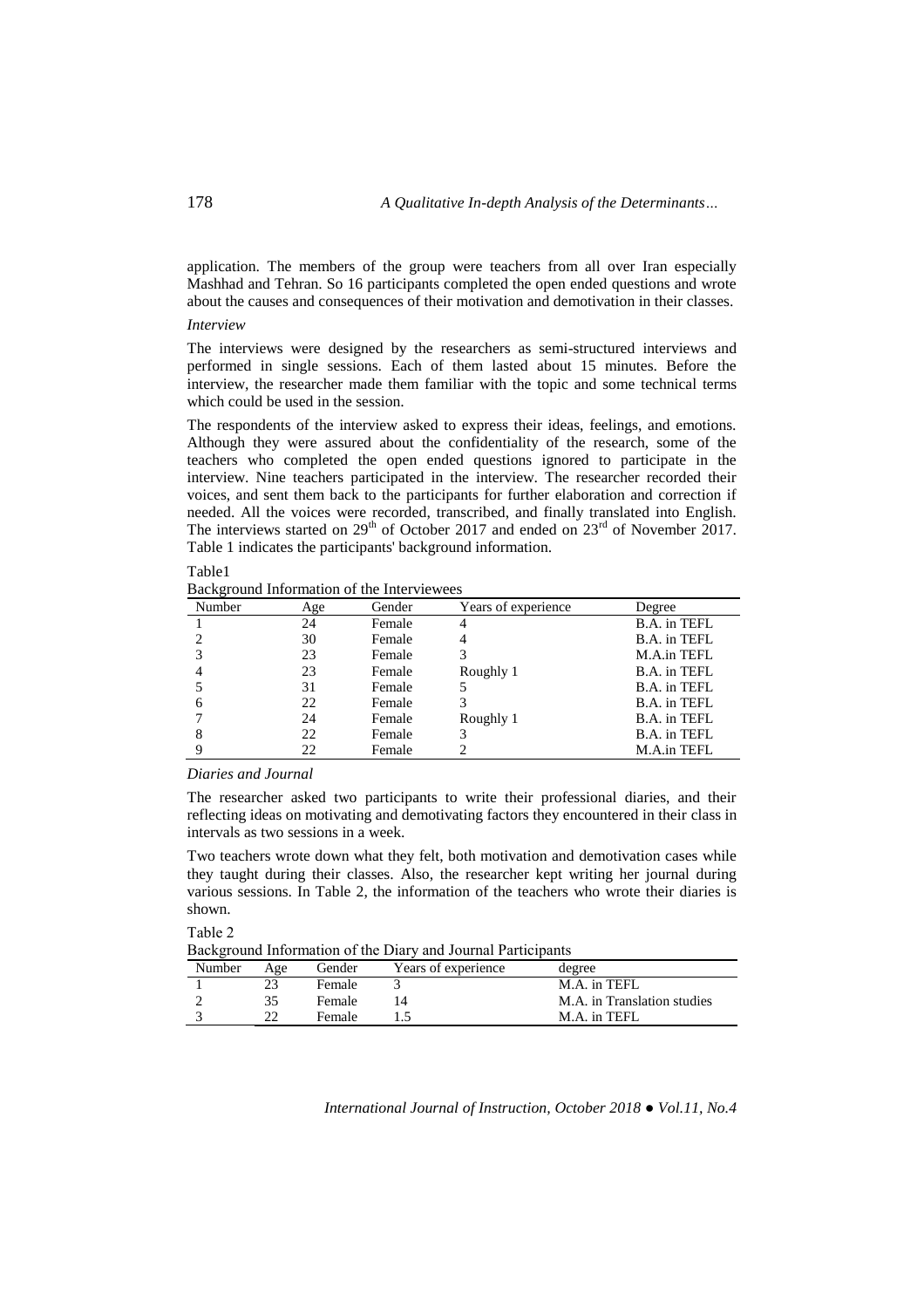## **Data analysis**

For the analysis of this qualitative study, the researchers used MAXQDA 10 software which gave them wide opportunities to deeply analyze the factors and consequences of motivation and demotivation, and to draw and use several visual maps and classifications. The open ended questions, interviews, diaries and researcher's journal were all entered to the software, and were then coded and analyzed.

# **FINDINGS**

### **The model of Antecedents of Teachers' Motivation and Demotivation**

According to the codes which were gathered from 3 sources including interview, diaries, and open-ended questions, antecedents of motivation and demotivation were classified under two broad categories as 1) immediate setting and 2) job-related factors.

Each category is associated with a number of sub-factors. Figure 1 depicts the antecedents of EFL teachers' motivation and demotivation.



The model of antecedents of motivation and demotivation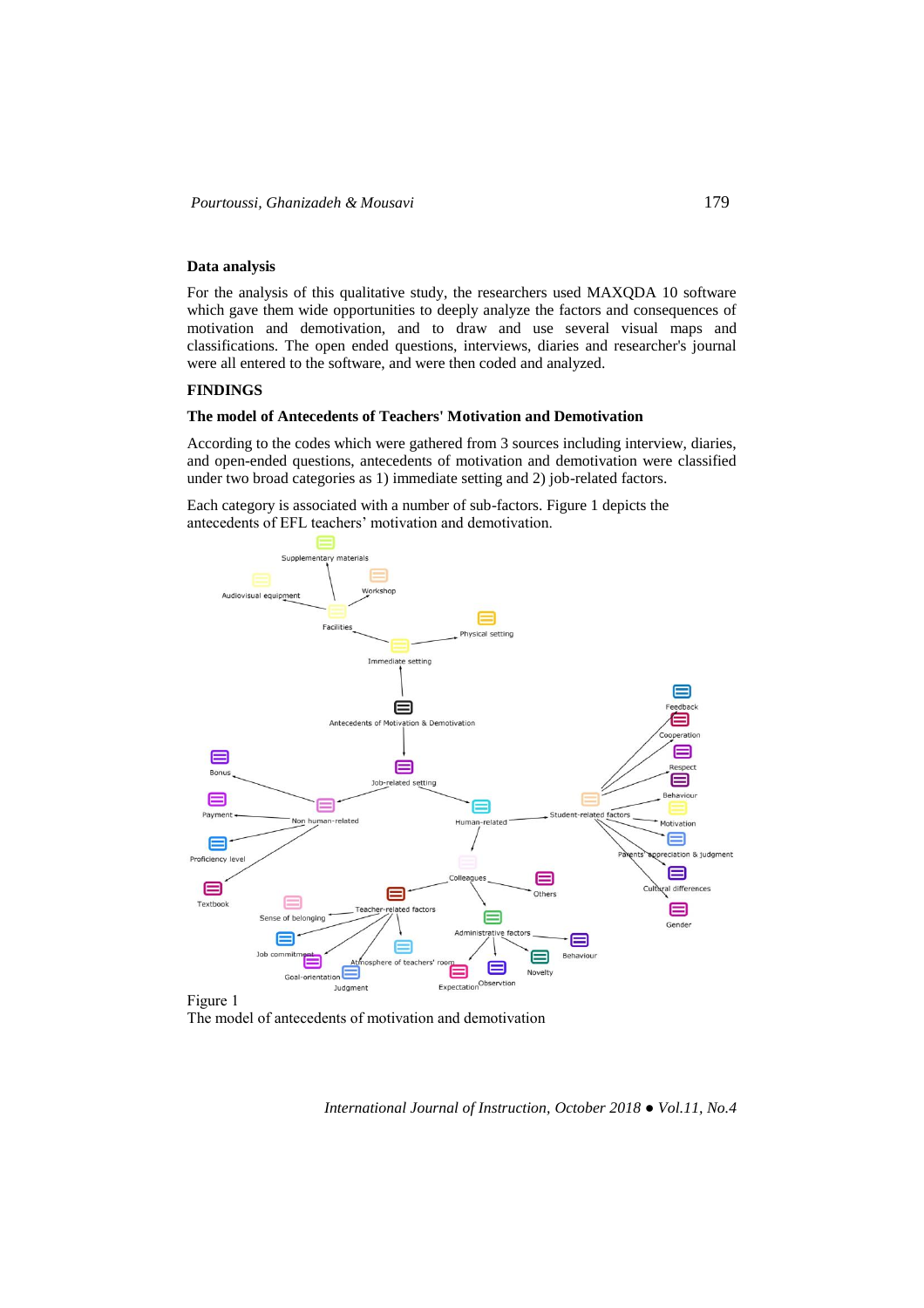**1.** Immediate setting refers to the physical aspects of the classroom. Teachers who had suitable immediate setting reported that they were much more motivated comparing to the teachers who experienced teaching in an environment with low quality. Immediate setting encompasses the following categories:

Facilities:

It refers to various amenities in the class such as class materials and audiovisual equipment in the class. This sub factor can lead to motivation if it engages the teacher. For example, a participant declared:

Before coming to this institute, we did not have any access to facilities. But now that I come to the new institute, teachers can have unlimited amount of materials in their classes such as paper, color pencil, audiovisual aids, internet connection, and so on. Also, we can go various workshops including library and gym.

Also, the following example shows how low quality of audiovisual equipment can lead to demotivation. A participant stated:

Having suitable audiovisual equipment is a significant case for me. When I do not have any access to good equipment, I cannot satisfy my students' expectations. Sometimes I want to play music, but without having a good CD player, I feel confused.

Physical setting:

This sub factor focuses on how different aspects of the classroom itself are arranged, including seat arrangement, temperature, and tidiness in class. It can lead to both motivation and demotivation in different situations.

A teacher shared her experience while she experienced a demotivating situation which was the result of low adjustment of the class temperature. She said:

I am currently working in a well-known institute, but the temperature of the classes is not considered appropriately. One of the sessions, the class was cold that my students and I could not concentrate on the lesson. I told them about the problem, but they did not do anything about it; consequently, I felt really dispirited in following the class syllabus assiduously.

**2**. Job related factors are the second main classification which is divided in 2 general categories: 1) non-human related factors and 2) human-related factors.

2.1. Non-human related factors: The first part which is non-human related factors has 5 sub factors which include textbook, proficiency level, payment, bonus, and sense of belonging.

Textbook:

This factor can lead to teachers' motivation if the content is in line with the teachers' interests and abilities. In addition, it may lead to demotivation if teachers think teachers and students do not have any sense of attachment to it.

Proficiency level:

This refers to proficiency level of students and its congruence or incongruence with their class and with teacher's expectations. A participant raised the issue as follows: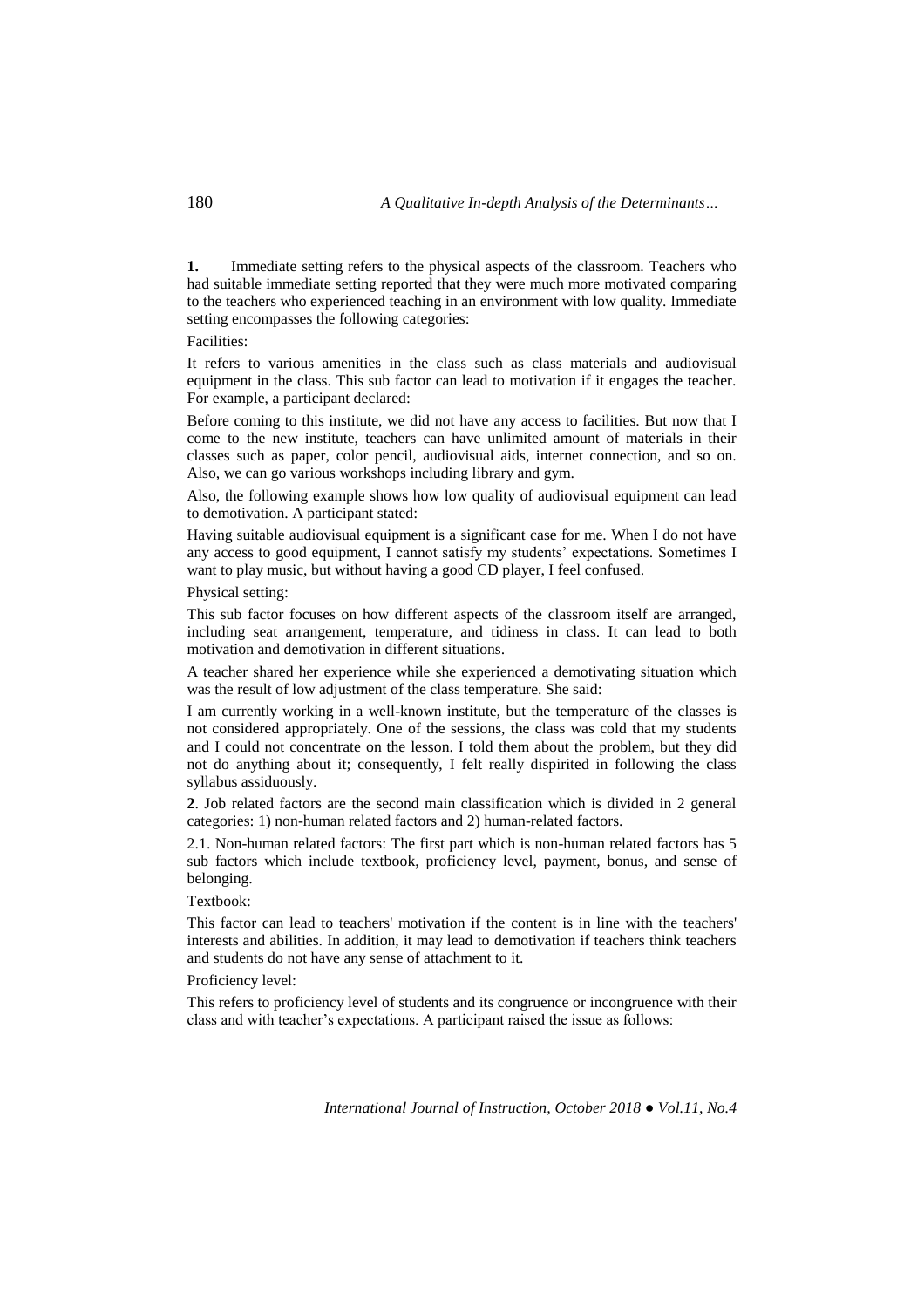It has been a long time that I am teaching two particular books, so when the institute does not pay attention to what level I want, I really feel demotivated.

Payment:

This extrinsic factor is a very influential one according to teachers who have been investigated. They reported that their income can affect the degree of their motivation and commitment. A teacher mentioned:

Sometimes I really want to be cool in my classes, but at the end I tell myself that the payment that I receive is not enough. Therefore, I feel demotivated in that particular time when these ideas come to me.

Bonus:

It refers to any promotion teachers get, or it can refer to any praise or acknowledgement, even verbal, they can receive.

Human-related factors: The next part is human related factors referring to any kind of features that can be manipulated by other individuals and alter motivation levels. All its components can affect motivation negatively or positively. Colleagues and students are inseparable part of every English language institution; they are one of the highly prominent factors which can lead to both teachers' motivation and demotivation.

Colleagues:

It includes administrative factors, teacher-related factors, and others.

Administrative factors: it refers to all of the decisions, expectations, rules and regulations imposed by the supervision of the language institution.

Expectation: This is a leading factor in motivation and demotivation. According to teachers, they are concerned about what their managers or supervisors expect them to do. A teacher mentioned that: Sometimes my manager expects me too much, which is higher than my energy or maybe s/he is not aware of my capabilities and capacities.

Observation: Participants were annoyed of too much observation done by supervisors; teachers believed that an outsider cannot decide for their classes as far as some observers prescribe especial method and behavior for teachers to follow. The consequence of plenty of observation sessions leads to demotivation.

Novelty: Rules are inevitable parts of any organization, but teachers reported that inflexible rules for class management prescribed by the institute regulations hamper creativity and innovation. Teachers seek for more novelty, so they reported that they want to have more freedom for novel ideas and approaches.

Teacher-related factor:

Job commitment: It is another factor resulting in teachers' motivation if is high. A teacher stated:

I feel motivated when the institute gives such a responsibility to me which is teaching. Sometimes I am tired, but I do not let it demotivate me because I have to do my job in the best possible manner.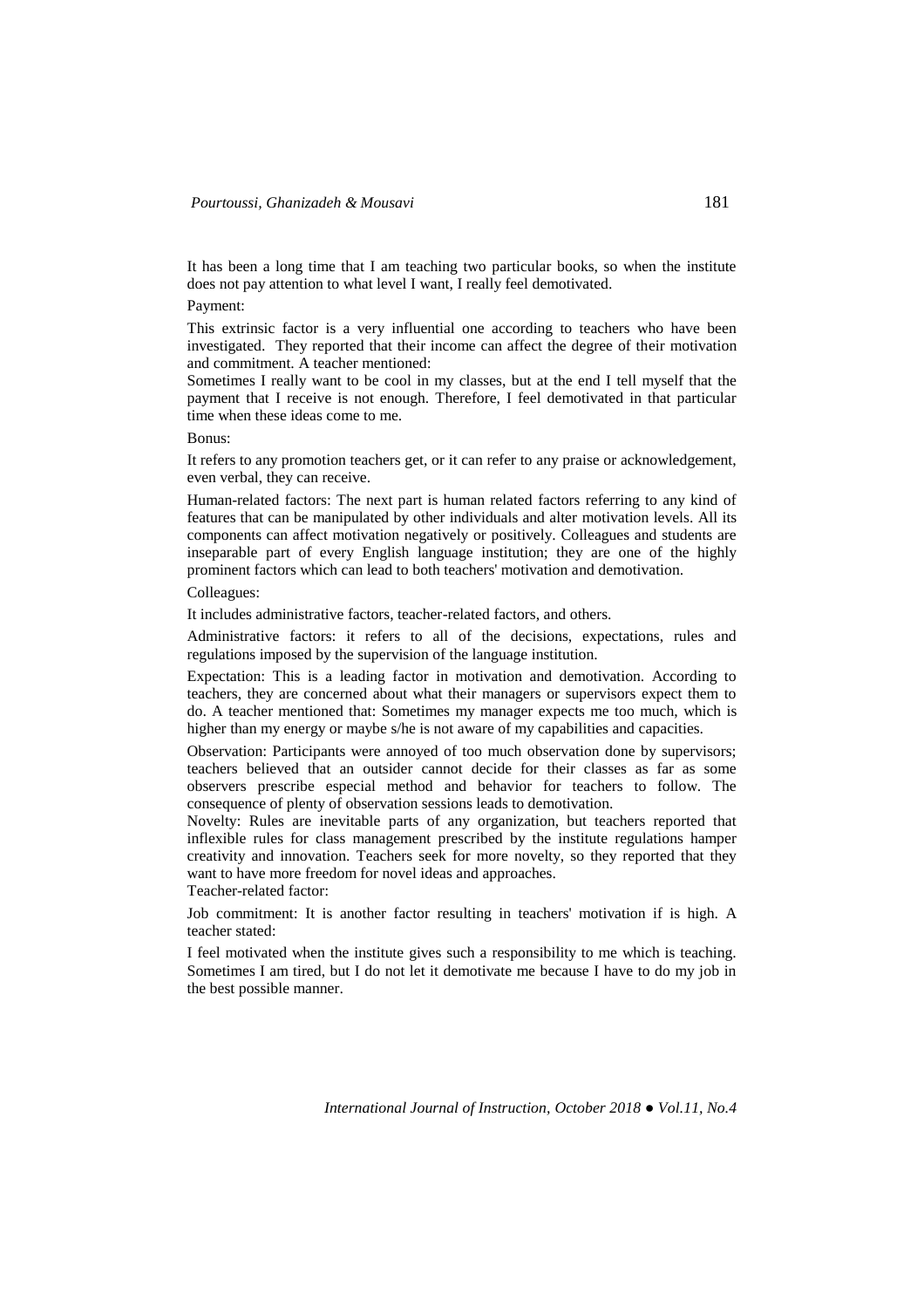Goal-orientations: Some teachers publicize the issue that their inner goals can motivate them. Whenever they felt that they achieve what they want, they think that they are highly motivated. A teacher highlighted:

External factors cannot demotivate me. They may cause a little bit of undesirable feeling, but I do not let them to demotivate me. My goals and my achievement motivate me.

Atmosphere of teaching sphere: It refers to the ideas of teachers, or simply what happens in the classroom which can directly motivate or demotivate teachers. A teacher said:

Once I was in an institute where teachers had negative ideas about teaching and education, I was absolutely demotivated. But I am currently working in an institute whose teachers think positively about learners and their learning. They just share their experiences and ideas while they take their break time in the teachers' room; therefore, I am very happy and motivated now.

Judgment: Participants highlighted that some teachers feel free to judge each other. From the interviewees' point of view, it can be considered as a negative aspect which can result in demotivation. A teacher wrote:

Once I asked a question from one of the experienced teachers of the institute. Aside from ignoring the problem, she judged me very badly; therefore, in that time I really felt that I was demotivated.

Sense of belonging: Several teachers believed that they are not in the right place. The teachers who participated in this study mentioned that this sense is the result of others' feeling or ideas which are imposed to the teacher. This factor can lead to motivation if the teachers have a high sense of belonging; while, the low sense of belonging can result in teachers' demotivation.

Others: It refers to other people, except managers and teachers, who work in English language institutes and whose actions and behavior directly have influence on teachers' motivation and demotivation.

Students: It includes all aspects of students, and it is noteworthy to state that this sub factor has the most frequency as shown in Figure 1.

Feedback: It was noted that teachers feel much more motivated if the students give them feedback while they teach or design a task.

Cooperation: It was reported as a noteworthy sub factor for teacher motivation. Teachers mentioned that classes with students who cooperate more and engagement was observed on the part of students, teachers enjoyed higher level of motivation. Also, existence of a negative relationship between cooperation and demotivation is possible.

Respect: Teachers whose students are teenagers or older highlighted that the more respect and admiration students have for their teachers, the more motivated the teachers are.

Behavior: Teachers stated that students' behavior can influence on teacher motivation both positively and negatively meaning that motivation and demotivation can be the result of students' appropriate and inappropriate behavior, respectively.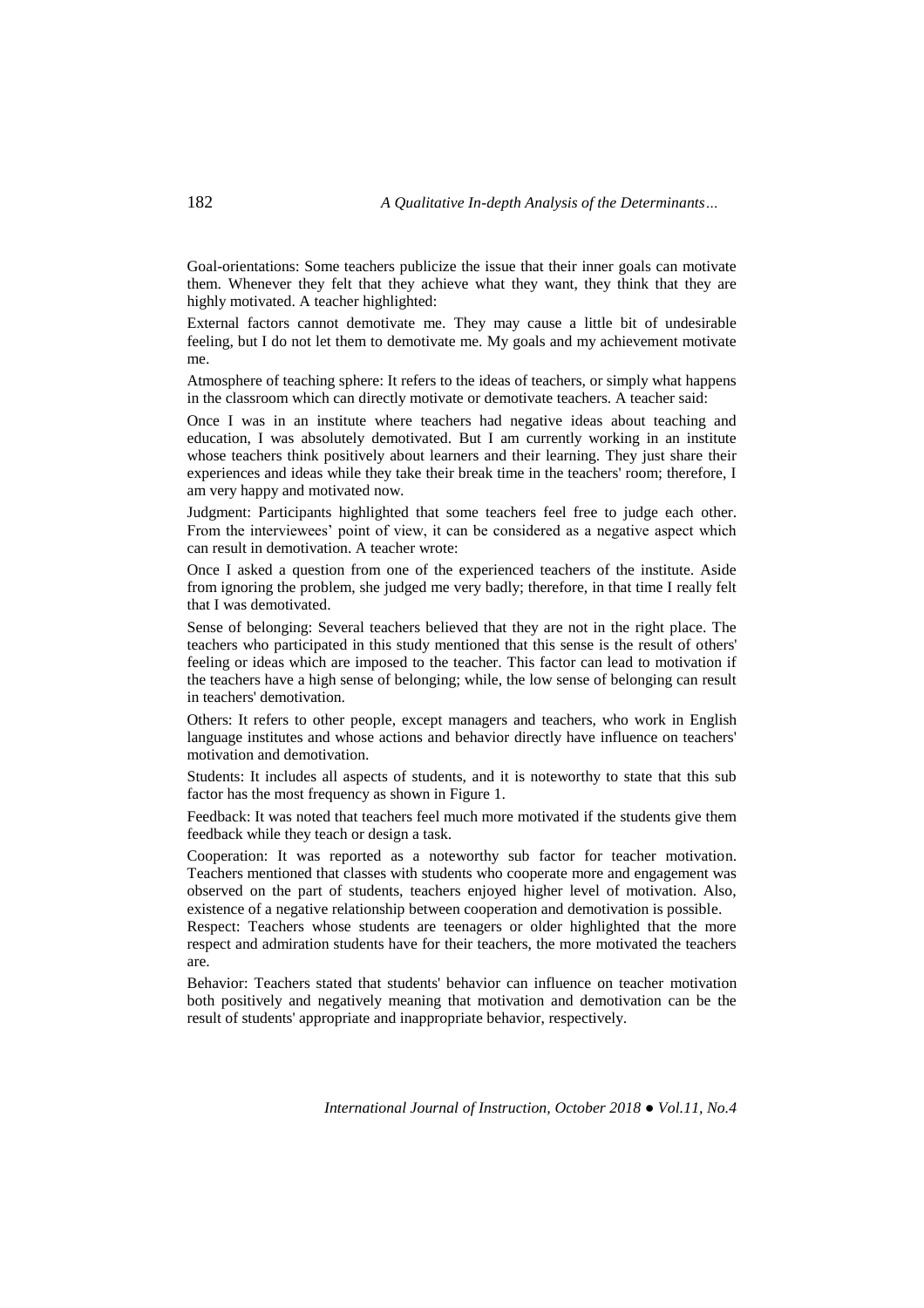Motivation: Nearly most of the teachers felt in their classes that the students' level of motivation can change the degree of teacher motivation. They believed that students' high motivation empower teacher motivation.

Parents' appreciation and judgment: Some teachers were influenced by students' parents. They thought that parents' appreciation leads to teacher motivation and some teachers noted that part of their demotivation is because of parents' negative judgment and ideas.

Cultural differences: Students' cultural differences can be another antecedent that leads to teacher demotivation. According to the collected data, teachers are concerned with cultural differences of their students.

Gender: Students' gender is another sub factor that teachers believe that can motivate or demotivate them in terms of differences of their behavior and actions. A teacher female said

When I had a class with little boys who were difficult to control, I was really demotivated and frustrated.

# **The model of consequences of teachers' motivation and demotivation**

The consequences of teachers' motivation and demotivation are the next issue. The results showed that they are classified in 3 main categories: 1) physical, 2) behavioural, and 3) attitudinal. Generally, the above classifications have 12 subdivisions which are depicted in Figure 2.



The model of consequences of teachers' motivation and demotivation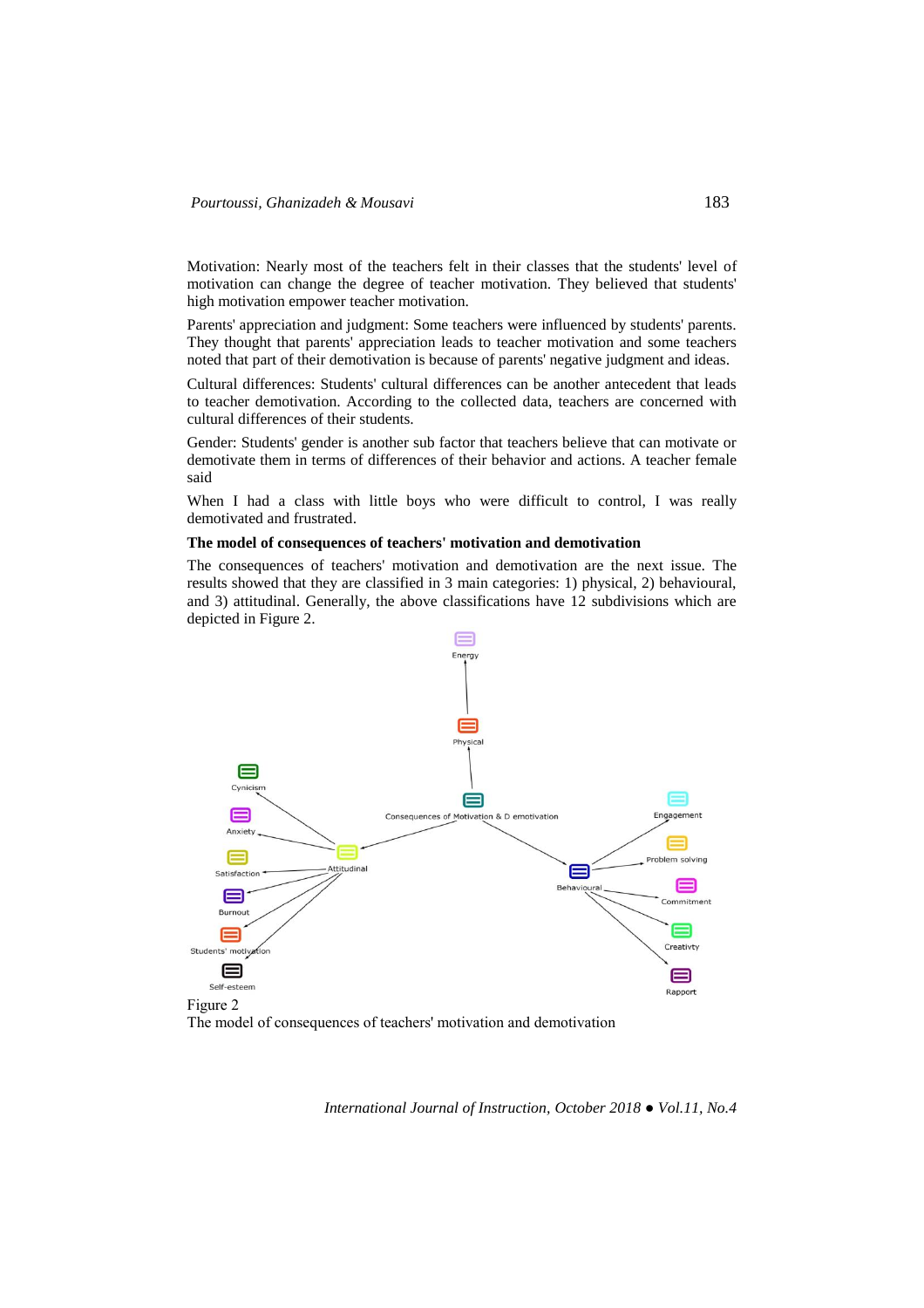Physical elements: It was shown that teacher motivation and demotivation can directly influence teachers' physical capacities.

Energy depletion or elevation: According to the participants, when a teacher is energetic it is because she is motivated; however, one of consequences of demotivation is lack of teachers' energy in the context of the class.

Attitudinal:

Self-esteem: It refers to the person's overall subjective assessment of his or her own value which is a judgment of oneself as well as an attitude toward the self.

Students' motivation: It is one of the consequences for both motivation and demotivation. It is highlighted that motivated teachers have much more motivated students comparing to the teachers whose motivation is low.

Burnout: As was investigated in 1996, burnout is a psychological syndrome of emotional exhaustion, depression, and reduced personal accomplishment that can occur among individuals who work with other people in some capacity (Maslach, Jackson, & Leiter, 1996). Some teachers thought that when they teach the same materials over a long period of time, they feel demotivated, and after that they are very tired of teaching and demotivated.

Satisfaction: Teachers with higher motivation have higher satisfaction. Nevertheless, demotivated teachers reported that they are dissatisfied with their teaching profession.

Anxiety: Teachers reported that when they do not feel that they are motivated about their job, they really feel anxious in their profession.

Cynicism: This is one of the consequences of demotivation in teaching. A teacher stated that: when I am demotivated, cynical views come to me. Therefore, I have negative ideas about my job, students, and the institute members.

Behavioral:

Rapport: Teachers reported that their motivation and demotivation can influence on their rapport with their students. As is evident, teachers' motivation can culminate in good rapport with students. However, they said that if they were demotivated, they do not have friendly relationship with their students.

Creativity: Most of the teachers agreed on the issue that their motivation leads to their creativity and they believe that the institute must not block it.

Commitment: Teachers believed that their motivation would influence their willingness of being obligated or emotionally impelled by teaching as well as the relative strength of the teachers' identification with the institution. Teachers reported that they are much more commitment to their profession when they are motivated comparing to the time they are demotivated.

Problem solving: Some teachers agreed that when they are motivated they actively try to find any answer to their questions.

Engagement: Teachers' participation is a very prominent consequence which is the reflection of their motivation. A teacher said: when I am motivated, I really try to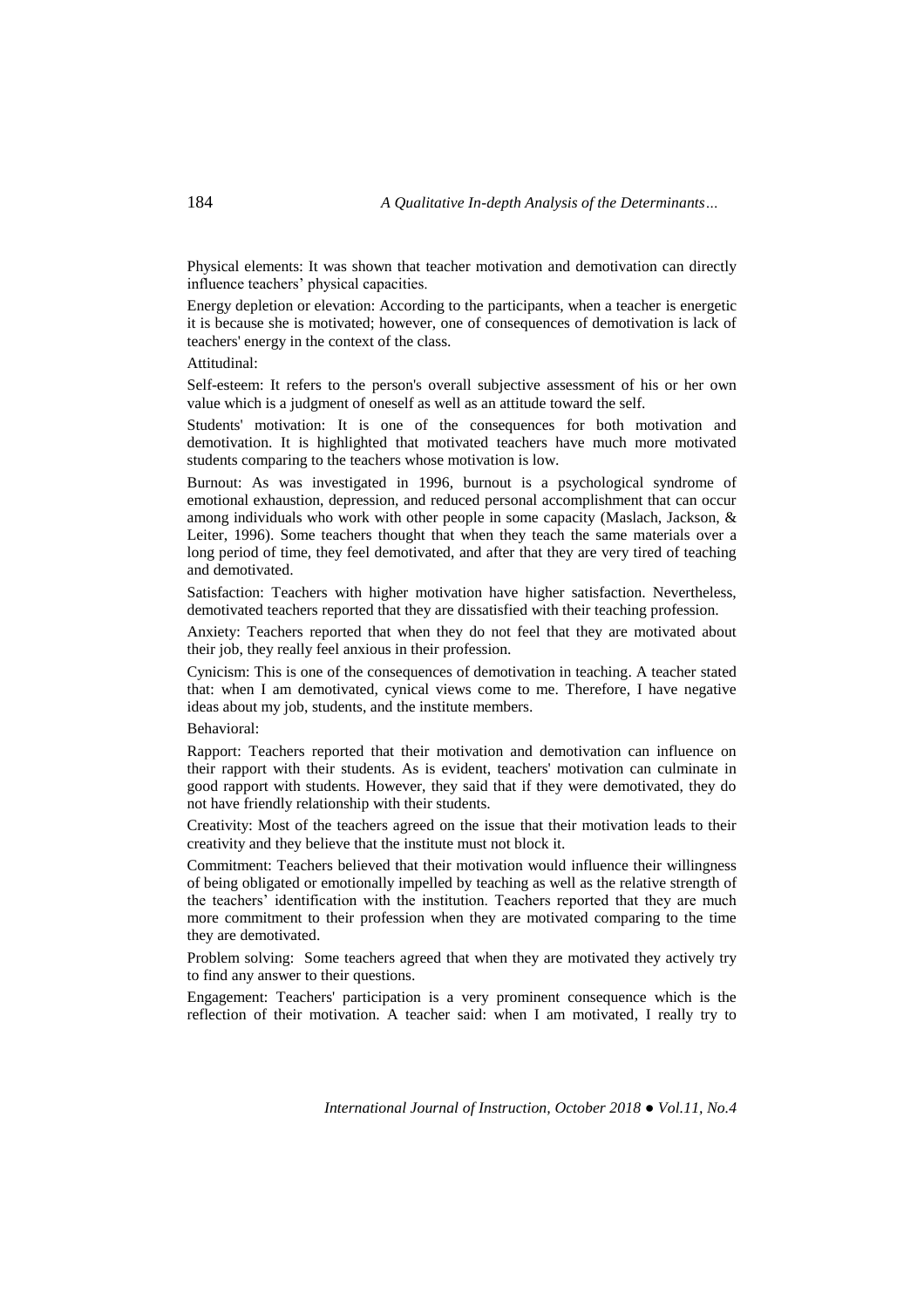engage myself in my job, and I try my best to teach very well to my students because they are the sources of my motivation.

## **DISCUSSION**

As stated earlier, the present study aimed at exploring determinants and consequences of teachers' motivation and motivational detriments among EFL teachers in Iran. The researchers conducted a qualitative study via the triangulation of 3 methods of data collection, including open-ended questions, interviews, and diaries. In so doing, the generated data were codified and classified via MAXQDA 10.

Figure 3 indicated that different professional and non-professional factors lead to teachers' motivation and demotivation. The two main factors are 1) immediate setting and 2) job-related factors. The main category has some sub factors which are shown in the Figure 3.



Figure 3

The general scheme and frequency of antecedents of EFL teachers' motivation and demotivation

The results indicated that among the determinants, students-related factors (n=61) had the highest frequency among other sub factors indicating that student-related factors have a great influence in motivating or demotivating teachers. Student-related factors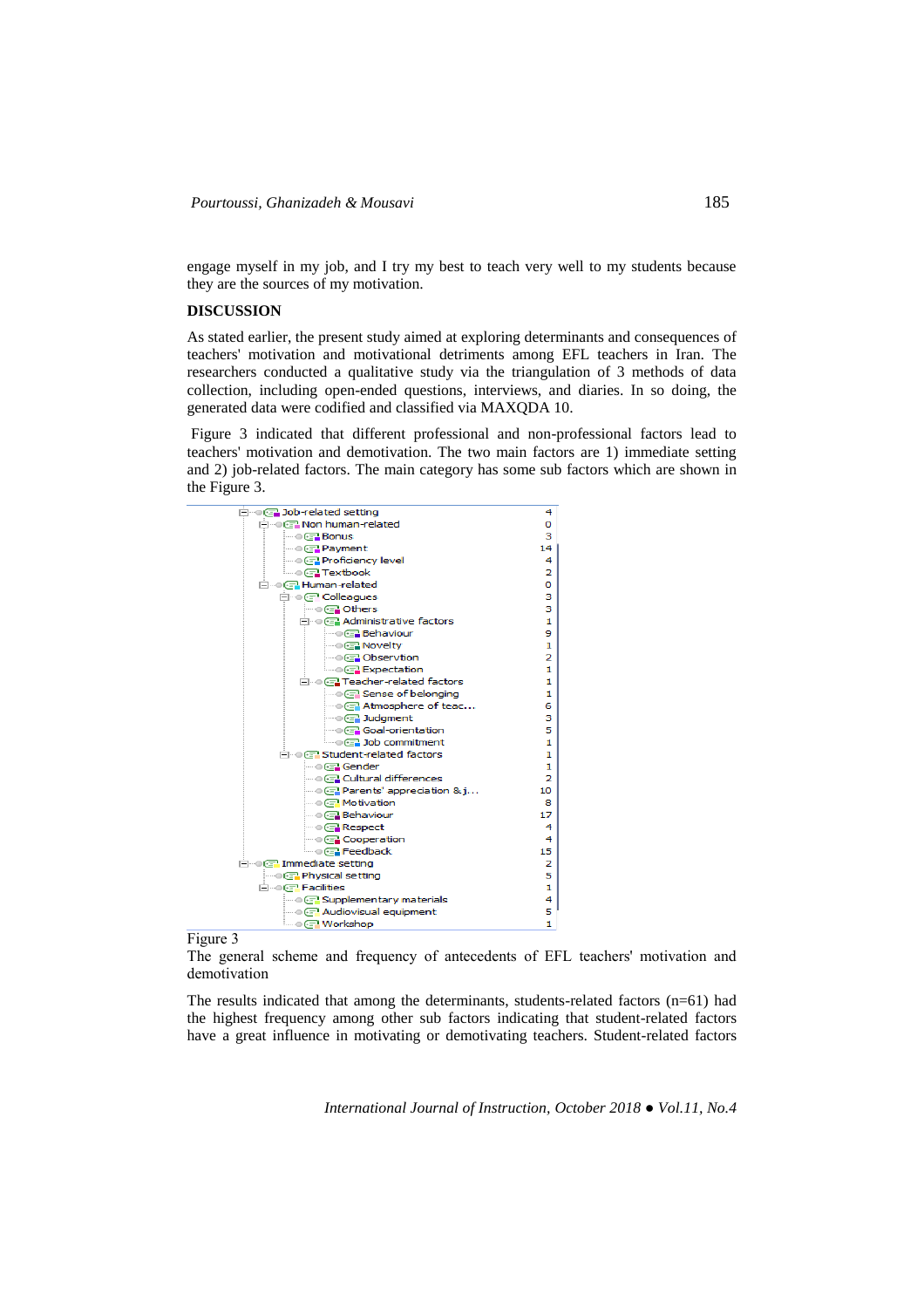comprised 8 sub-factors, including, gender, cultural differences, parents' judgment, motivation, behaviour, respect, cooperation, and feedback. Among student-related factors, student behaviour (n=17) displayed the highest frequency.

The yielded determinants of teacher motivation and demotivation can be divided into two main categories, i.e., intrinsic and extrinsic motivation (Fernet, Guay, Senécal, & Austin, 2012).

All in all, the factors can be put into these two groups. As indicated in table 1 all the factors except novelty, goal orientation, and job commitment, and sense of belonging can be considered as extrinsic motivation showing that the most of the influencing antecedents of demotivation and demotivation have an extrinsic rather than intrinsic orientation.

### Table 1

Extrinsic vs. Intrinsic Factors

| Factor      | Sub factor       |                   |                       |                    |
|-------------|------------------|-------------------|-----------------------|--------------------|
| Immediate   | facilities       | Supplementary     |                       |                    |
| setting     |                  | material          |                       |                    |
|             |                  | Audio visual      |                       |                    |
|             |                  | equipment         |                       |                    |
|             |                  | workshop          |                       |                    |
|             | Physical setting |                   |                       |                    |
| Job-related | Non-human        | bonus             |                       |                    |
| setting     | related setting  | payment           |                       |                    |
|             |                  | Proficiency level |                       |                    |
|             |                  | textbook          |                       |                    |
|             | Human related    | Student related   | Feedback              |                    |
|             | setting          | factors           | Cooperation           |                    |
|             |                  |                   | Respect               |                    |
|             |                  |                   | Behavior              |                    |
|             |                  |                   | Motivation            |                    |
|             |                  |                   | Parents' appreciation |                    |
|             |                  |                   | and judgment          |                    |
|             |                  |                   | Cultural differences  |                    |
|             |                  |                   | gender                |                    |
|             |                  | colleagues        | Teacher related       | Atmosphere of      |
|             |                  |                   | factor                | teachers' room     |
|             |                  |                   |                       | Judgment           |
|             |                  |                   |                       | Sense of belonging |
|             |                  |                   |                       | Job commitment     |
|             |                  |                   |                       | Goal orientation   |
|             |                  |                   | Administrative        | Behavior           |
|             |                  |                   | factors               | Expectation        |
|             |                  |                   |                       | observation        |
|             |                  |                   |                       | Novelty            |
|             |                  |                   | others                |                    |
|             |                  |                   |                       |                    |
|             | Extrinsic        | Intrinsic         |                       |                    |
|             |                  |                   |                       |                    |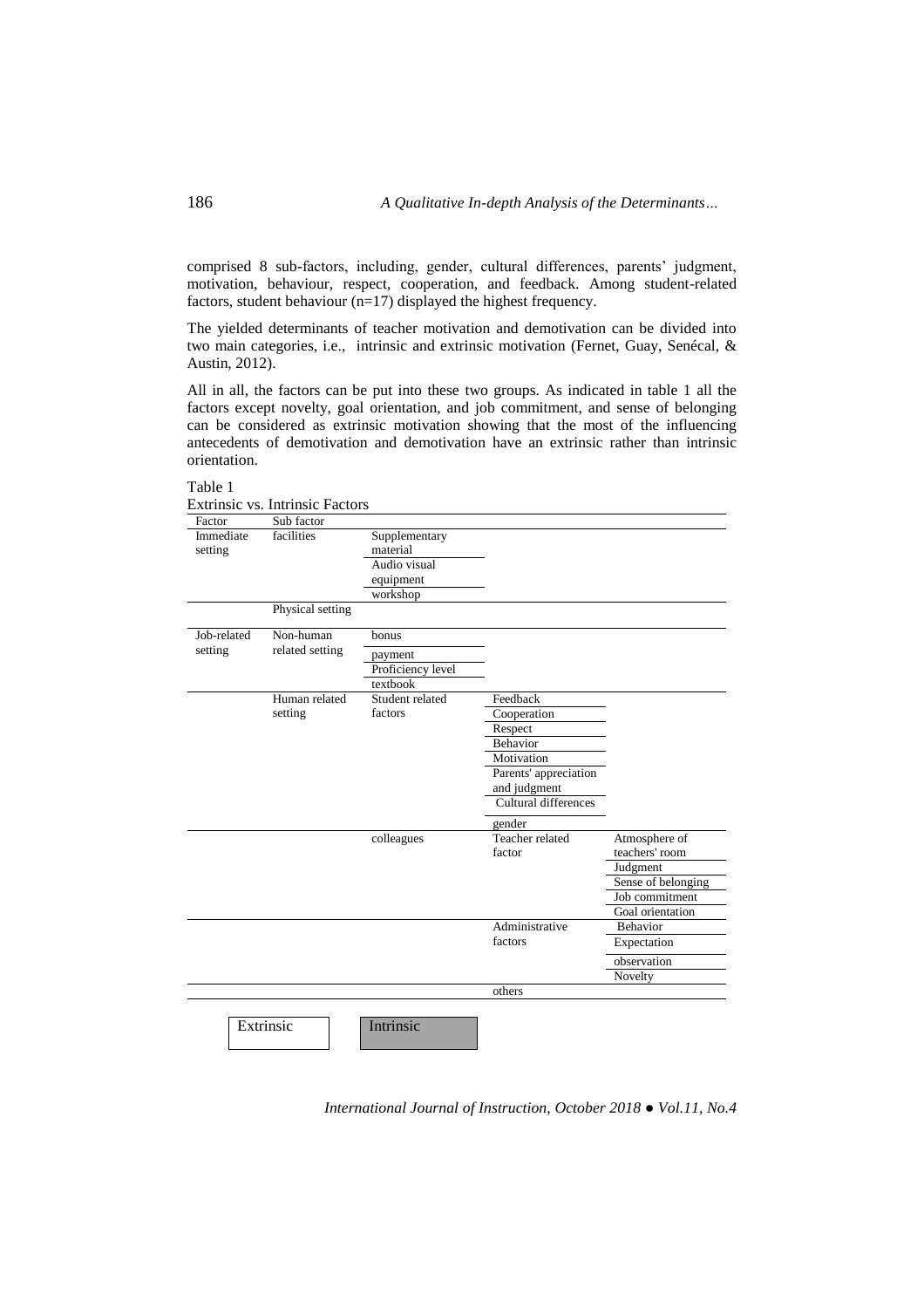The results showed that the factors such as inappropriate level, textbook, low payment, colleagues, and students can sturdily lead to teachers' motivation and demotivation which is in line with Ghanizadeh and Erfanian (2017), Falout (2010), Fattash (2013).

Figure 2 shows consequences of teachers' motivation and demotivation. The main categories are: 1) physical, 2) attitudinal, and 3) behavioural. Each category has its own sub categories which are exhibited in Figure 4.

| (ि⊟ Code System                                  | 39 |  |  |
|--------------------------------------------------|----|--|--|
| ⊟ © േ Consequences of Motivation & D emotivation |    |  |  |
| ⊟…© @ Behavioural                                | n  |  |  |
|                                                  | 2  |  |  |
| — © Problem solving                              | 4  |  |  |
| — ⊙ (नि Commitment                               | 6  |  |  |
| —⊜ (न्नु Creativty                               | 5  |  |  |
| — ⊙(न् <mark>र Rapport</mark>                    | 2  |  |  |
| ⊟…⊜@ Attitudinal                                 | Ω  |  |  |
| $\blacksquare$ Cynicism                          | з  |  |  |
|                                                  |    |  |  |
| <b>Satisfaction</b>                              | 2  |  |  |
| ≔⊜@⊒ Burnout                                     | з  |  |  |
| — ● ∈ Students' motivation                       | з  |  |  |
| ै Self-esteem                                    | 2  |  |  |
| ⊟…© ෙPhysical                                    |    |  |  |
| ≔⊕(ङ्ग्री Energy                                 | 6  |  |  |

#### Figure 4

The general scheme and frequency of EFL teachers' motivation and demotivation consequence

The figure shows that among all sub categories, teachers' commitment got the highest frequency. Table 2 depicts that teachers can react internally or externally while they are motivated or demotivated. So students' motivation and burnout can be considered both intrinsic and extrinsic realizations; moreover, creativity and energy are the external realizations. It is also worth to mention that the rest of the list is intrinsic realizations. Hence, most of the results can be the consequences of both motivation or demotivation including engagement, problem solving, commitment, creativity, self-esteem, students' motivation and energy depletion or elevation meaning that when teachers are motivated they may have high level of the aforementioned factors. Nevertheless, in the case that they are demotivated, the level of the afore-mentioned elements decreases. A few consequences which are all attitudinal such as burnout, anxiety, and cynicism mostly are the effects of demotivation which means that motivated teachers tend to exhibit low level of them. These consequences of demotivation are in accordance with what Falout ( 2010) found. Also, it was found that students' motivation is the result of teachers' motivation which is in harmony with Dörnyei (2005).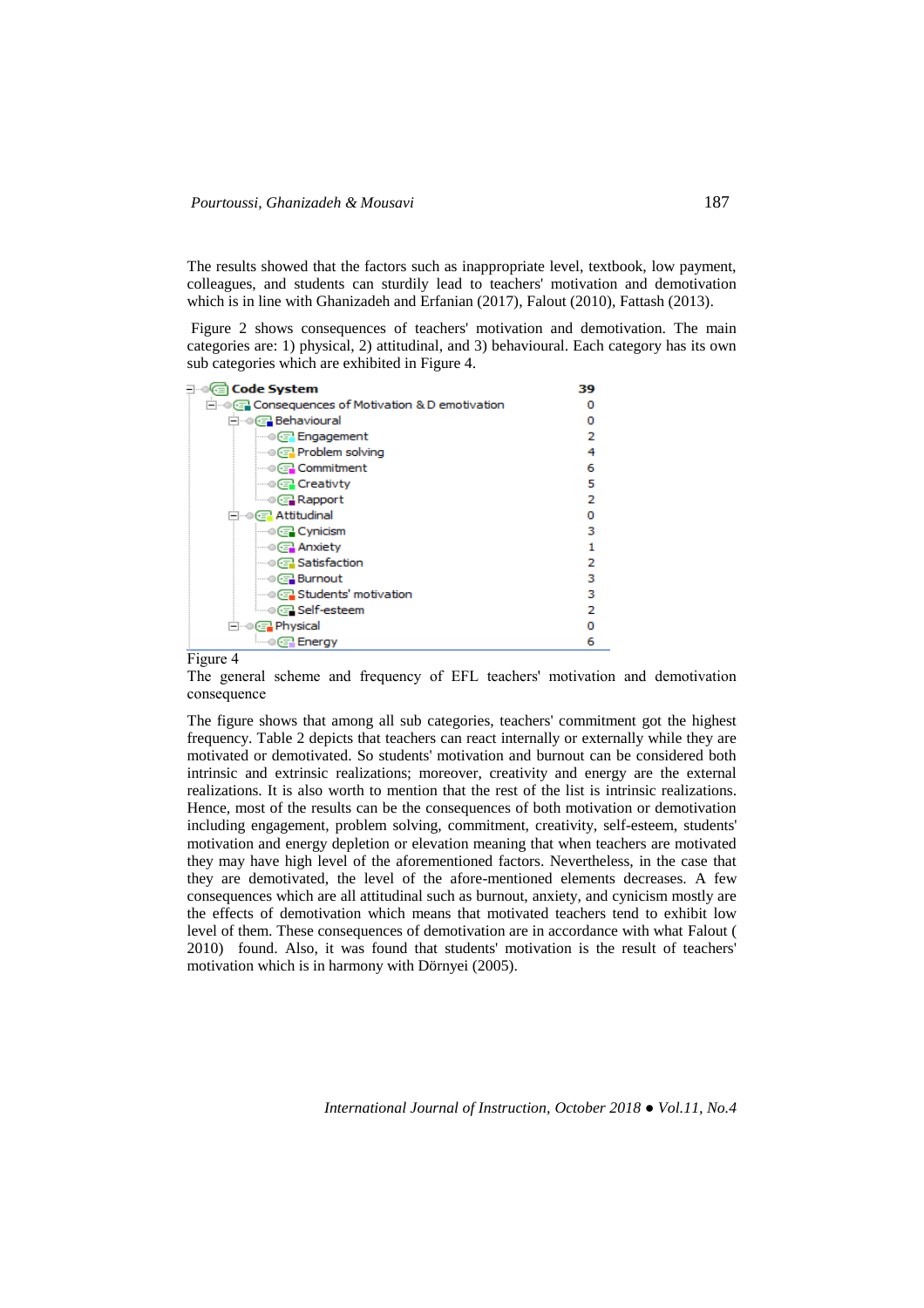| $10010 -$ |                                                                                   |  |  |  |  |
|-----------|-----------------------------------------------------------------------------------|--|--|--|--|
|           | Consequences of Motivation and Demotivation Vs. Intrinsic and Extrinsic Nature of |  |  |  |  |
| them      |                                                                                   |  |  |  |  |

| Factor      | Sub factor      | Consequences of Motivation & | Intrinsic | Extrinsic |
|-------------|-----------------|------------------------------|-----------|-----------|
|             |                 | demotivation                 |           |           |
| Behavioral  | Engagement      |                              |           |           |
|             | Problem solving |                              |           |           |
|             | Commitment      |                              |           |           |
|             | Creativity      |                              |           |           |
| Attitudinal | Cynicism        |                              |           |           |
|             | Anxiety         |                              |           |           |
|             | Satisfaction    |                              |           |           |
|             | Burnout         |                              |           |           |
|             | Students'       |                              |           |           |
|             | motivation      |                              |           |           |
|             | Self-esteem     |                              |           |           |
| Physical    | Energy          |                              |           |           |

### **CONCLUSION**

Taken together, the results showed that most of the antecedents as well as consequences were external which can be a signal for educators, teacher trainers, and educational policy-makers. They should endeavour to promote the physical settings of teaching and stimulate cooperative and friendly atmosphere. Of course, the internal side of motivation should not be ignored given that intrinsically-derived attributes are more enduring, stable, and controllable. Another issue which can be discussed is that some teachers said that they do not easily become demotivated, and their ideas and goals motivate them; this in turn implies that teachers' initial perceptions and attitudes towards teaching can effectively fashion their subsequent functioning and effectiveness. Additionally, as is evident in the protocols, participants were more aware of the antecedents of their motivation and demotivation in comparison with their consequences showing that teachers are not inclined to find immediate solutions whenever they are demotivated, or take any action to maintain their motivation.

The current study investigated the motivation and demotivation among some university students who worked as teachers, or teachers who worked in an English institute, so some of them may not be highly experienced. Given that some of the participants withdrew the study, the researcher had to continue the investigation with the rest of the participants. Moreover, all of the participants except for the participants of the openended questions were female teachers; so, further assessment must be done on both female and male teachers in order to avoid some gender specific ideas, although a similar study about the antecedents was conducted on male teachers (Ghanizadeh & Erfanian, 2017), and some overlaps are visible.

Table 2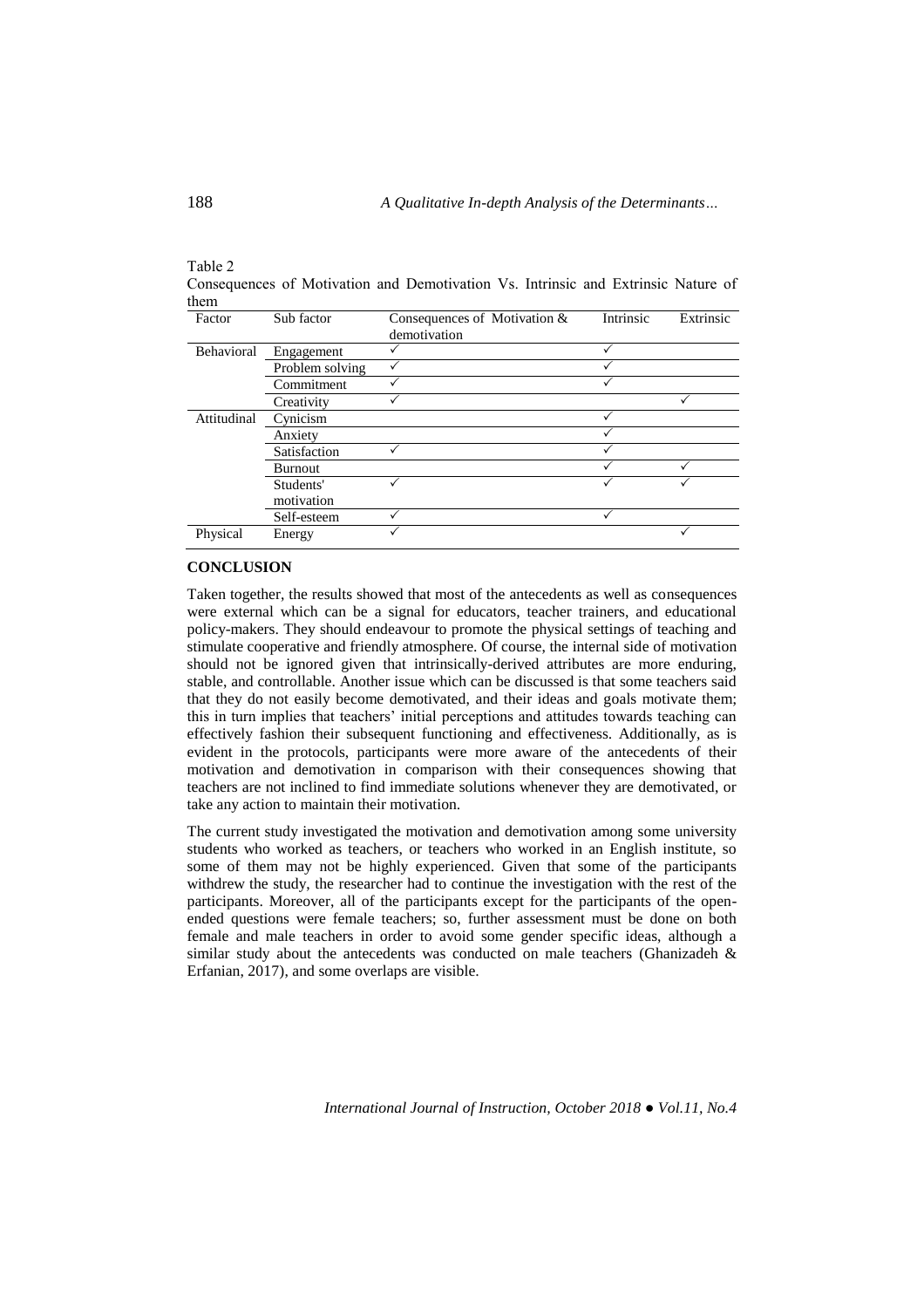#### **REFERENCES**

Arai, K., (2004). What 'demotivates' language learners?: Qualitative study on demotivational factors and learners' reactions. *Bulletin of Toyo Gakuen University* 12, 39–47

Aydin, S. (2012). Factors causing demotivation in EFL teaching process : A case study. *The Qualitative Report*, 17(51), 1–13.

Bandura, A. (1977). Self-efficacy: Toward a unifying theory of behavioral change. *Psychological Review*, 84(2), 191–215.<https://doi.org/10.1037/0033-295X.84.2.191>

Bernaus, M., & Gardner, R. C. (2008). Teacher Motivation Strategies, Student Perceptions, Student Motivation, and English Achievement. *The Modern Language Journal*, 92(3), 387–401.<https://doi.org/10.1111/j.1540-4781.2008.00753.x>

Deci, E. L., & Ryan, R. M. (2000). The "What" and "Why" of goal pursuits: Human needs and the self-determination of behavior. *Psychological Inquiry*, 11(4), 227–268. [https://doi.org/10.1207/S15327965PLI1104\\_01](https://doi.org/10.1207/S15327965PLI1104_01)

Dörnyei, Z. (2005). *The psychology of the language learner individual differences in second language acquisition.* Lawrence Erlbaum Associates, Inc. <https://doi.org/10.1146/annurev.physiol.62.1.135>

Dörnyei, Z., & Ushioda, E. (2011). *Teaching and researching motivation (2nd edition).* Pearson: Harlow.

Falout, J. (2010). Strategies for teacher motivation. *The Language Teacher*, 34 (6), 27– 32.

Fattash, M. M. (2013). Demotivating factors of university ESL teachers. International *Journal of Humanities and Social Science*, 3(19), 125–132.

Fernet, C., Guay, F., Senécal, C., & Austin, S. (2012). Predicting intraindividual changes in teacher burnout: The role of perceived school environment and motivational factors. *Teaching and Teacher Education*, 28(4), 514–525. <https://doi.org/10.1016/j.tate.2011.11.013>

Fernet, C., Senécal, C., Guay, F., Marsh, H., & Dowson, M. (2008). The Work Tasks Motivation Scale for Teachers (WTMST). *Journal of Career Assessment*, 16(2), 256– 279[. https://doi.org/10.1177/1069072707305764](https://doi.org/10.1177/1069072707305764)

Gardner, R. C. (1985). *Social Phsycology and Second Language Learning: the Role of Attitudes and Motivation. Social Phsycology and Second Language Learning*. Lawrence Erlbaum Associates.

Ghanizadeh, A., & Erfanian, J. (2017). Probing the antecedents of Iranian EFL teachers' motivation and demotivation. *Journal of English Language and Literature*, 7(1), 502– 508.